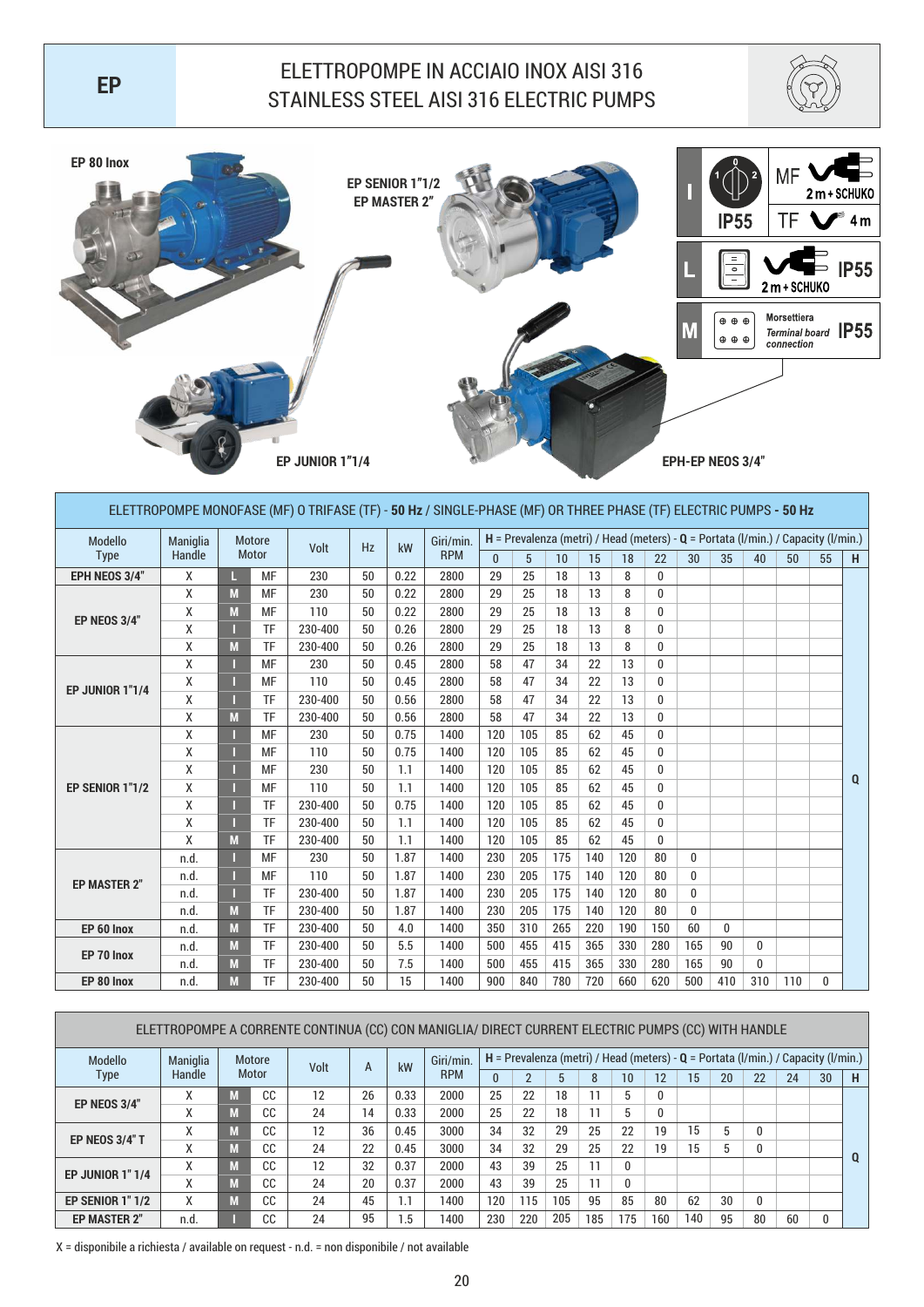|                        |          |        |           | ELETTROPOMPE MONOFASE (MF) O TRIFASE (TF) - 60 Hz / SINGLE-PHASE (MF) OR THREE PHASE (TF) ELECTRIC PUMPS - 60 Hz |    |       |            |              |     |     |     |                |              |              |          |     |     |                                                                                       |              |
|------------------------|----------|--------|-----------|------------------------------------------------------------------------------------------------------------------|----|-------|------------|--------------|-----|-----|-----|----------------|--------------|--------------|----------|-----|-----|---------------------------------------------------------------------------------------|--------------|
| Modello                | Maniglia | Motore |           | Volt                                                                                                             | Hz | kW    | Giri/min.  |              |     |     |     |                |              |              |          |     |     | $H = Prevalenza$ (metri) / Head (meters) - $Q = Portata$ (I/min.) / Capacity (I/min.) |              |
| <b>Type</b>            | Handle   |        | Motor     |                                                                                                                  |    |       | <b>RPM</b> | $\mathbf{0}$ | 5   | 10  | 15  | 22             | 24           | 35           | 40       | 45  | 55  | 60                                                                                    | H            |
|                        | X        | M      | <b>MF</b> | 230                                                                                                              | 60 | 0.26  | 3300       | 36           | 31  | 25  | 17  | 4              | $\Omega$     |              |          |     |     |                                                                                       |              |
| <b>EP NEOS 3/4"</b>    | X        | M      | <b>MF</b> | 110                                                                                                              | 60 | 0.26  | 3300       | 36           | 31  | 25  | 17  | 4              | $\bf{0}$     |              |          |     |     |                                                                                       |              |
|                        | X        |        | TF        | 230-400                                                                                                          | 60 | 0.31  | 3300       | 36           | 31  | 25  | 17  | 4              | $\bf{0}$     |              |          |     |     |                                                                                       |              |
|                        | Χ        | M      | TF        | 230-400                                                                                                          | 60 | 0.31  | 3300       | 36           | 31  | 25  | 17  | 4              | $\bf{0}$     |              |          |     |     |                                                                                       |              |
| <b>EP JUNIOR 1"1/4</b> | X        |        | <b>MF</b> | 230                                                                                                              | 60 | 0.54  | 3300       | 62           | 52  | 40  | 27  | $\overline{7}$ | $\Omega$     |              |          |     |     |                                                                                       |              |
|                        | Χ        |        | <b>MF</b> | 110                                                                                                              | 60 | 0.54  | 3300       | 62           | 52  | 40  | 27  | 7              | $\bf{0}$     |              |          |     |     |                                                                                       |              |
|                        | X        |        | TF        | 230-400                                                                                                          | 60 | 0.67  | 3300       | 62           | 52  | 40  | 27  | $\overline{7}$ | $\Omega$     |              |          |     |     |                                                                                       |              |
|                        | Χ        | M      | TF        | 230-400                                                                                                          | 60 | 0.67  | 3300       | 62           | 52  | 40  | 27  | $\overline{7}$ | $\bf{0}$     |              |          |     |     |                                                                                       |              |
|                        | X        |        | <b>MF</b> | 230                                                                                                              | 60 | 1.34  | 1700       | 150          | 130 | 107 | 80  | 25             | $\bf{0}$     |              |          |     |     |                                                                                       |              |
| <b>EP SENIOR 1"1/2</b> | Χ        |        | MF        | 110                                                                                                              | 60 | 1.34  | 1700       | 150          | 130 | 107 | 80  | 25             | $\bf{0}$     |              |          |     |     |                                                                                       | $\mathbf{0}$ |
|                        | X        |        | TF        | 230-400                                                                                                          | 60 | 1.34  | 1700       | 150          | 130 | 107 | 80  | 25             | $\mathbf{0}$ |              |          |     |     |                                                                                       |              |
|                        | X        | M      | TF        | 230-400                                                                                                          | 60 | 1.34  | 1700       | 150          | 130 | 107 | 80  | 25             | $\mathbf{0}$ |              |          |     |     |                                                                                       |              |
|                        | n.d.     |        | <b>MF</b> | 230                                                                                                              | 60 | 2.23  | 1700       | 250          | 225 | 200 | 165 | 115            | 100          | $\mathbf{0}$ |          |     |     |                                                                                       |              |
| <b>EP MASTER 2"</b>    | n.d.     |        | MF        | 110                                                                                                              | 60 | 2.23  | 1700       | 250          | 225 | 200 | 165 | 115            | 100          | $\mathbf{0}$ |          |     |     |                                                                                       |              |
|                        | n.d.     |        | TF        | 230-400                                                                                                          | 60 | 2.60  | 1700       | 250          | 225 | 200 | 165 | 115            | 100          | $\mathbf{0}$ |          |     |     |                                                                                       |              |
|                        | n.d.     | M      | TF        | 230-400                                                                                                          | 60 | 2.60  | 1700       | 250          | 225 | 200 | 165 | 115            | 100          | 0            |          |     |     |                                                                                       |              |
| EP 60 Inox             | n.d.     | M      | TF        | 230-400                                                                                                          | 60 | 4.80  | 1700       | 385          | 350 | 310 | 265 | 200            | 180          | 60           | $\bf{0}$ |     |     |                                                                                       |              |
| EP 70 Inox             | n.d.     | M      | TF        | 230-400                                                                                                          | 60 | 9.00  | 1700       | 570          | 530 | 490 | 440 | 360            | 340          | 190          | 100      | 0   |     |                                                                                       |              |
| EP 80 Inox             | n.d.     | M      | TF        | 230-400                                                                                                          | 60 | 18.00 | 1700       | 970          | 910 | 850 | 770 | 670            | 640          | 470          | 380      | 290 | 100 | 0                                                                                     |              |

X = disponibile a richiesta / available on request - n.d. = non disponibile / not available

\* A richiesta disponibile anche 255-440V e 277-480V / Available on request 255-440V and 277-480V



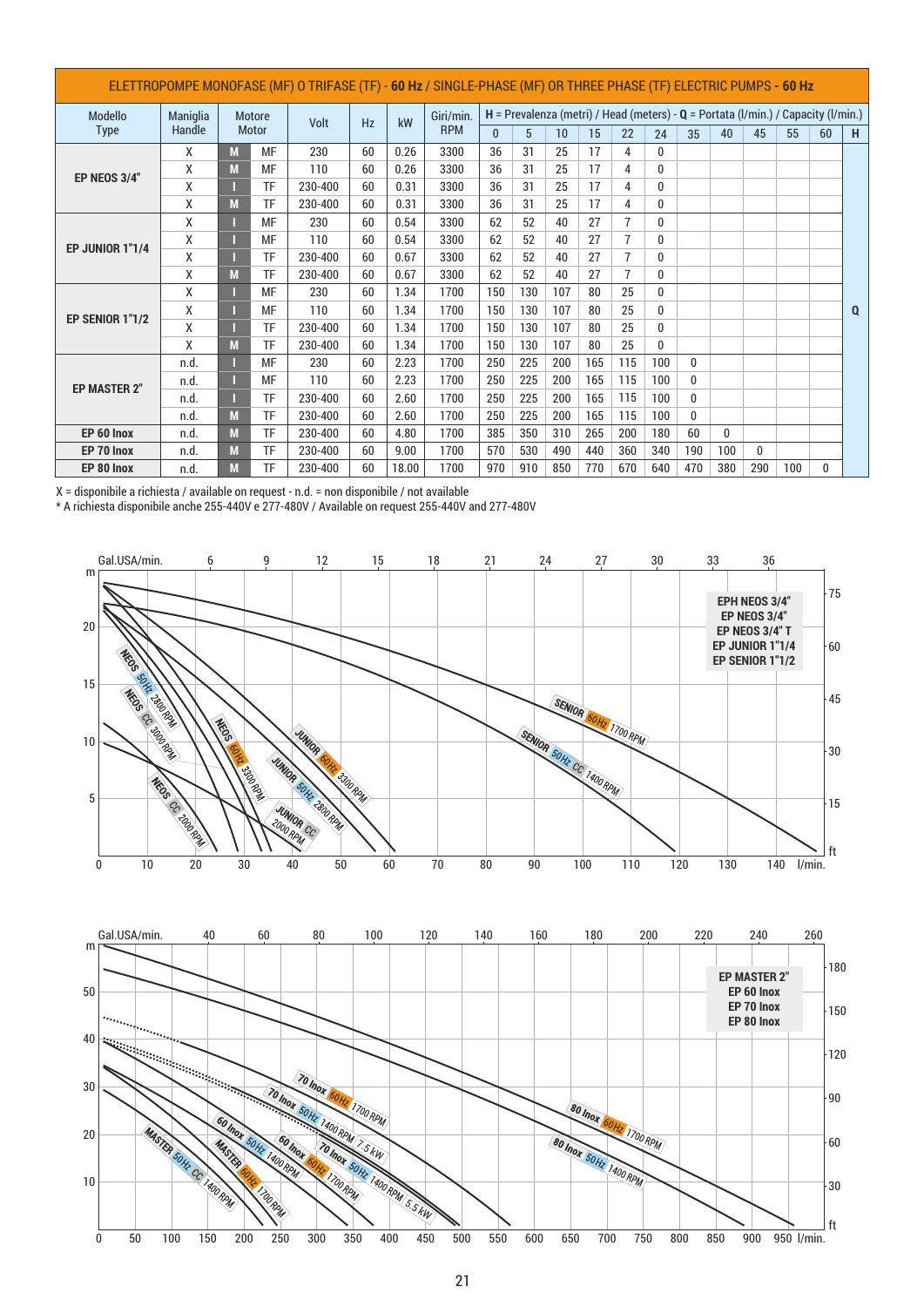

**EPH NEOS 3/4" EP NEOS 3/4"**



**EP JUNIOR 1"1/4**



## **EP SENIOR 1"1/2 EP MASTER 2"**

| Tipo<br>Uscite                      |               | Raccordi      | <b>Motore</b> | Peso             | Dimensioni (mm) / Dimensions (mm) |     |     |     |     |     |                          |                          |     |                          |                          |                          |      |  |  |
|-------------------------------------|---------------|---------------|---------------|------------------|-----------------------------------|-----|-----|-----|-----|-----|--------------------------|--------------------------|-----|--------------------------|--------------------------|--------------------------|------|--|--|
| <b>Type</b>                         | Inlet-Outlet  | Pipe fittings | Motor         | Weight           | A                                 | B   | C   | D   | E   | G   | н                        |                          | K   |                          | $M***$                   | $ M2*** $                | X    |  |  |
| EPH NEOS 3/4"                       | BSP-M 3/4" *  | $020**$       | <b>MF</b>     | $5.5 \text{ kg}$ | 90                                | 71  | 73  | 34  | 107 | 56  | 113                      | $\overline{\phantom{a}}$ | 5.5 | 251                      | 110                      | $\overline{\phantom{a}}$ | 8    |  |  |
| BSP-M 3/4" *<br><b>EP NEOS 3/4"</b> | $020**$       | CC            | 4.7 kg        | 100              | 80                                | 100 | 34  | 115 | 71  | 123 | $\overline{\phantom{a}}$ | 7                        | 295 | $\overline{\phantom{0}}$ | 110                      | 12                       |      |  |  |
|                                     |               |               | MF/TF         | $5.1$ kg         | 90                                | 71  | 73  | 34  | 107 | 56  | 113                      | $\overline{\phantom{a}}$ | 5.5 | 251                      | 135                      | 100                      | 8    |  |  |
| EP JUNIOR 1"1/4                     | BSP-M 1"1/4 * | $030**$       | cc            | $9.3$ kg         | 112                               | 90  | 102 | 50  | 168 | 71  | 137                      | 136                      | 8   | 360                      | $\overline{\phantom{0}}$ | 110                      | 12   |  |  |
|                                     |               |               | MF/TF         | 9.6 kg           | 112                               | 90  | 78  | 50  | 168 | 71  | 137                      | 136                      | 8   | 336                      | 145                      | 110                      | 12   |  |  |
| <b>EP SENIOR 1"1/2</b>              | BSP-M 1"1/2 * | $040**$       | cc            | 19.9 ka          | 140                               | 125 | 185 | 76  | 190 | 90  | 165                      | 175                      | 10  | 500                      | $\overline{\phantom{0}}$ | 130                      | 17.5 |  |  |
|                                     |               |               | MF/TF         | 17.6 kg          | 125                               | 100 | 90  | 76  | 170 | 80  | 165                      | 155                      | 10  | 360                      | 155                      | 125                      | 17.5 |  |  |
| <b>EP MASTER 2"</b>                 | BSP-M $2" *$  | $050**$       | cc            | 35.5 kg          | 140                               | 125 | 137 | 94  | 185 | 90  | 193                      | 175                      | 10  | 447                      | $\overline{\phantom{0}}$ | $\overline{\phantom{a}}$ | 17.5 |  |  |
|                                     |               |               | MF/TF         | 27.5 kg          | 140                               | 125 | 100 | 94  | 215 | 90  | 193                      | 175                      | 10  | 440                      | 160                      | 130                      | 17.5 |  |  |
|                                     |               |               |               |                  |                                   |     |     |     |     |     |                          |                          |     |                          |                          |                          |      |  |  |

\* = Uscite standard, altre uscite disponibili p.30 / Standard inlet-outlet, different inlet-outlet are available see p.30

\*\* = Raccordi in acciaio inox o nylon a richiesta / Stainless steel or nylon pipe fittings on request

M \*\*\* = interruttore/invertitore-portacondensatore / on-off reverse switch-capacitor box - M2 \*\*\* = morsettiera / terminal board connection

n.d. = Raccordi non disponibili / Pipe fittings not available